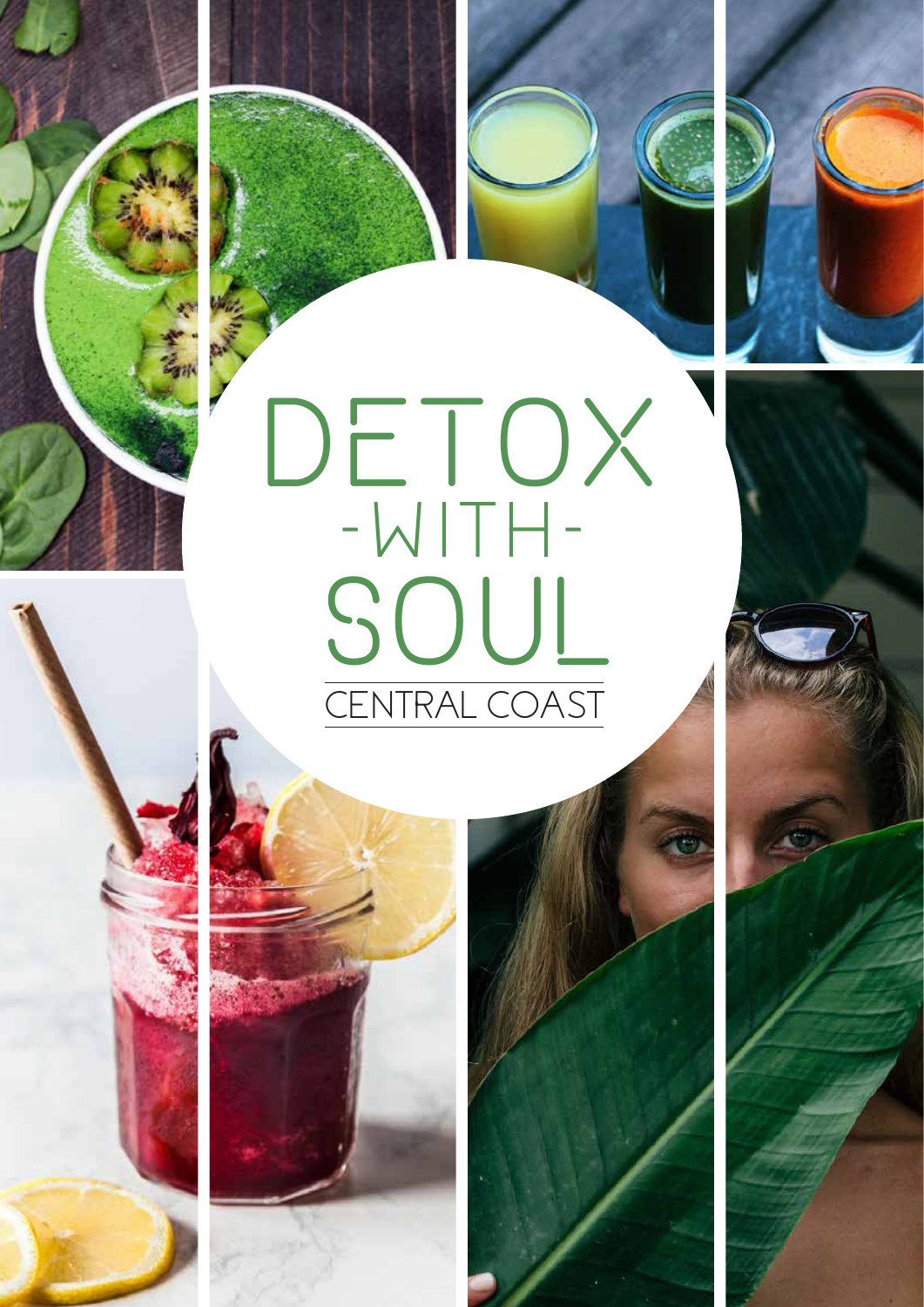

## **DETOX WITH SOUL RETREAT** 20th November- 24th November – 4 nights

**A soulful, life enhancing intimate experience, that brings women together for 4 nights of detoxification of the body and mind. This effective program includes professional guidance, organic juices, herbal remedies, supplementation, wellness and personal development workshops, yoga classes, hot/cold therapy, nature hikes and deep rest! This retreat has been specifically designed to support you through the whole experience and give you the tools to take home and kick start or improve your health journey.** 

This Detox Retreat provides the ultimate wellness escape and healing experience. Liberate yourself from the stresses and effects of modern-day living and discover new reserves of energy, a deeper sense of self and reconnect with your healthiest happiest version of you!

RETREAT INTO A PEACEFUL SANCTUARY IN HOLGATE ON THE BEAUTIFUL CENTRAL COAST OF NSW, 1 HOUR NORTH OF SYDNEY.

Be guided and inspired by 2 wellness professionals that share over 35 years' experience in the wellness industry between them. Lisa Turnbull is a Naturopath and Psychotherapist with a passion for women's well-being. Cassandra Parrish is a Nutritionist and Transpersonal Coach with a special interest in weight loss and detoxification.

This is a life enhancing intimate immersion that brings women together to experience a professionally supported detoxification program. This program is an intensive experience of resetting your physical health. During this program we also address the emotional and psychological components of your wellbeing and what you may need to let go of and detoxify on those levels too!

This detox is a no-chewing juice fasting program. It is designed to cleanse you of the toxins that your body has accumulated, and let you experience the ultimate inner cleansing effect.

Our body and mind require a reset every now and then. Toxins accumulated through the years effect regular functions in our body. This detox can help you to reset and heal some of the more prominent issues from modern life.

This retreat creates the opportunity for you to take time out and un-plug from your busy, overcommitted, responsible life and take time for yourself to detoxify, restore, revive and heal! It is a holistic and comprehensive retreat with an amazing program, both equally challenging and rewarding.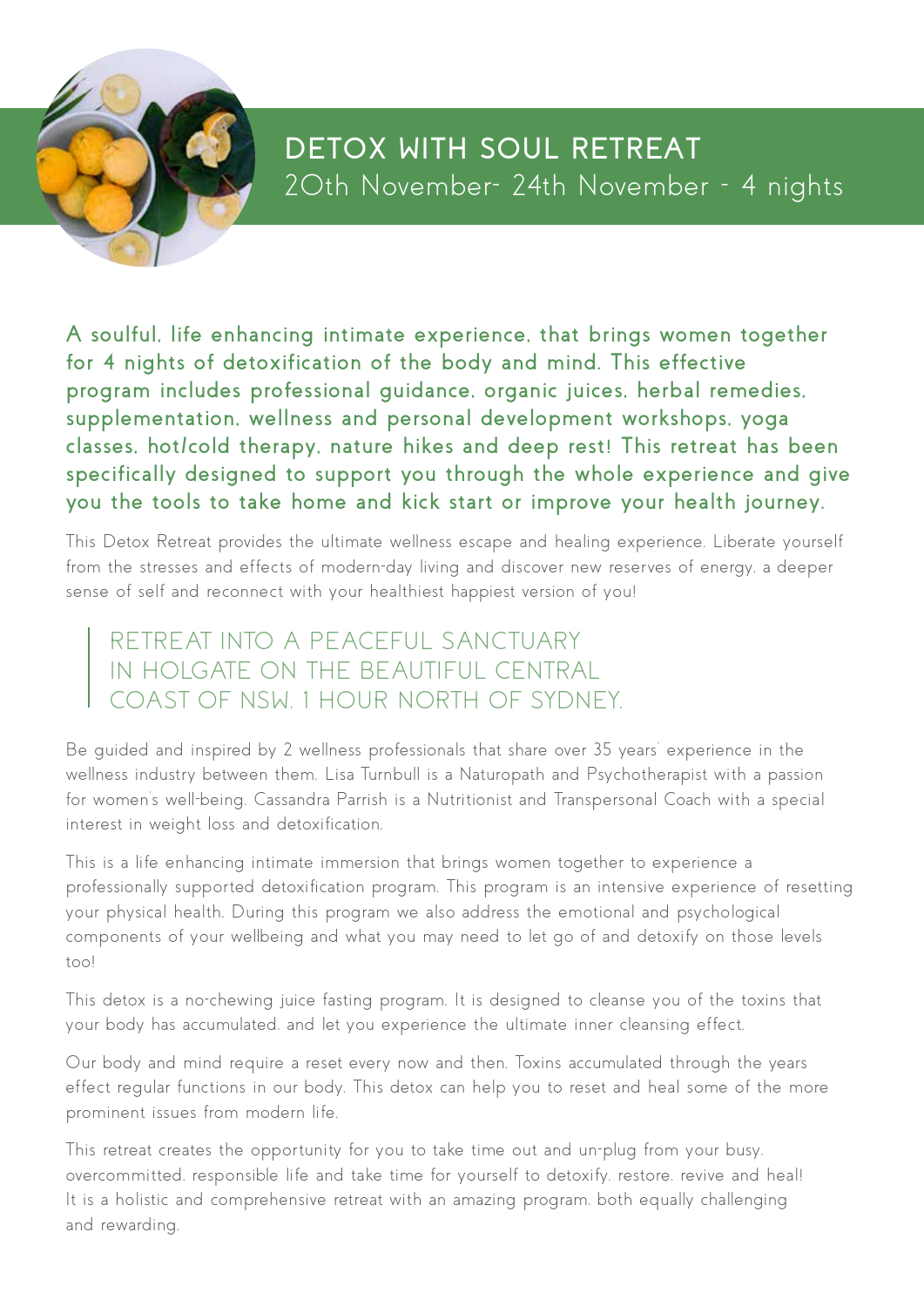

# **Detox with Soul Retreat includes:**

- <sup>2</sup> 4 nights' accommodation in a shared room in a beautiful home setting
- $\langle \hat{z} \rangle$  1 x personalised naturopathicl nutritional consultation
- $\Box$  1 x coaching/counselling session
- $\Box$  Daily juices and evening broths
- $\langle \rangle$  All supplementation for the detox experience
- $\overline{\mathcal{L}}$  Herbal formulas for detox
- **Solution** Connection circle



- **Solut** Use of the infrared sauna and pool
- **Example 2** Massages and treatments (additional cost)

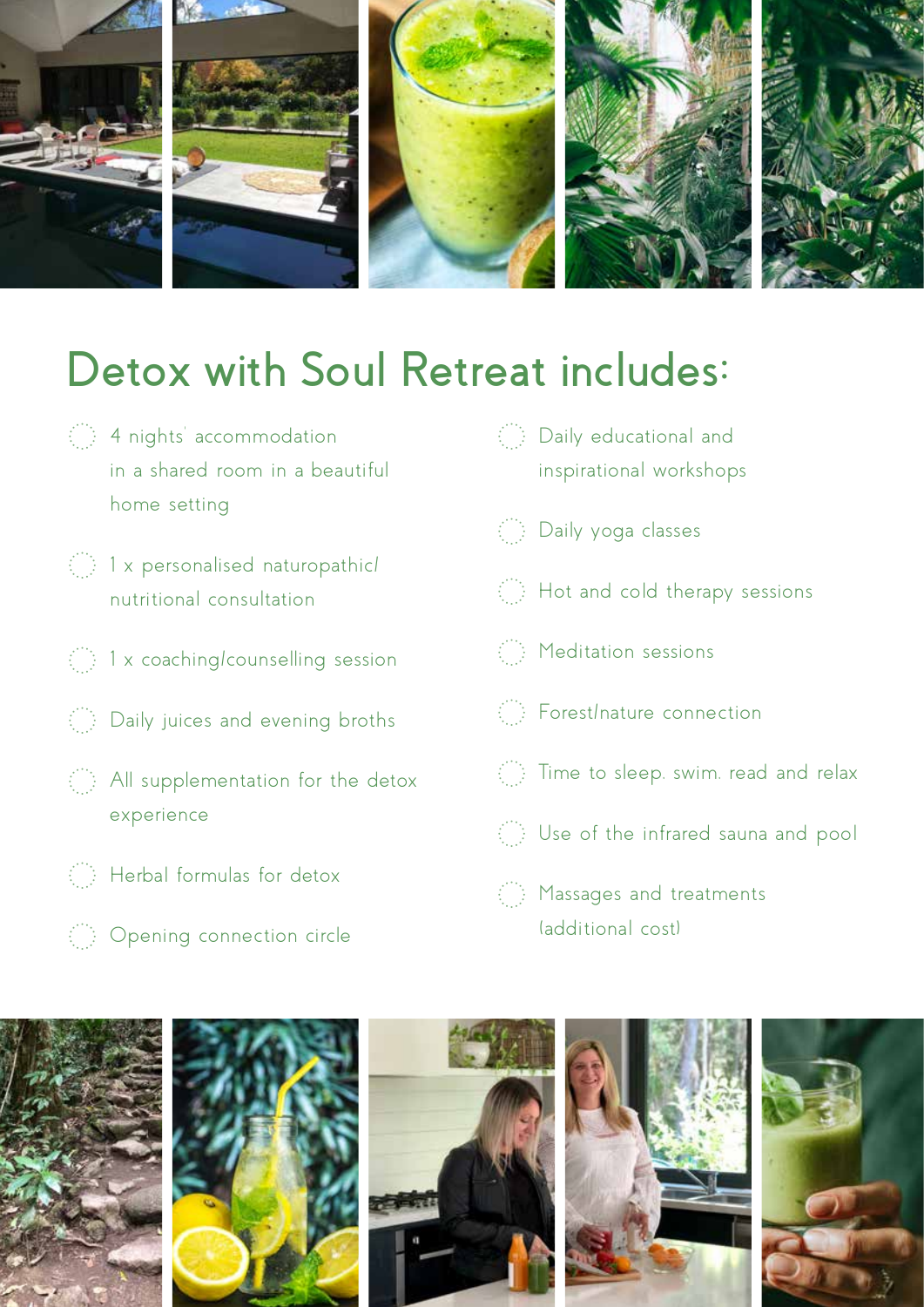

This Detox Program is based on the latest research in natural medicine combined with the facilitator's 35 years of experience within the Wellness Industry. It also employs healing principles adopted by other cultures around the world. It is a juice-fasting program designed to provide a rest for the body's critical systems.

### **This detox retreat my help you if you experience any of the following;**

- Struggle with stubborn weight Hormonal imbalances Peri menopausal symptoms Inflammatory conditions Fatiquel exhaustion Adrenal burn out Migraines/frequent headaches Insomnia Sleep issues
	- Sluggishness
	- $Pain$
	- Skin issues
- Digestive imbalances

### **The main benefits of this retreat are:**

Kick starts weight loss Rejuvenates the body Boosts the immune system Decreases inflammation Helps heals digestive issues such as bloating, gas, pain, constipation **Example 1** Improves mental clarity

| 0 | Cleanses the liver. kidneys &                       |
|---|-----------------------------------------------------|
|   | lymphatic system                                    |
|   | Inproves nutrient absorption                        |
|   | <b>The Improves skin glow</b>                       |
|   | Supports your gut flora                             |
|   | Improves quality/quantity of sleep                  |
|   | $\langle \cdot \rangle$ : Educates and empowers you |
|   | around your health and body                         |
|   |                                                     |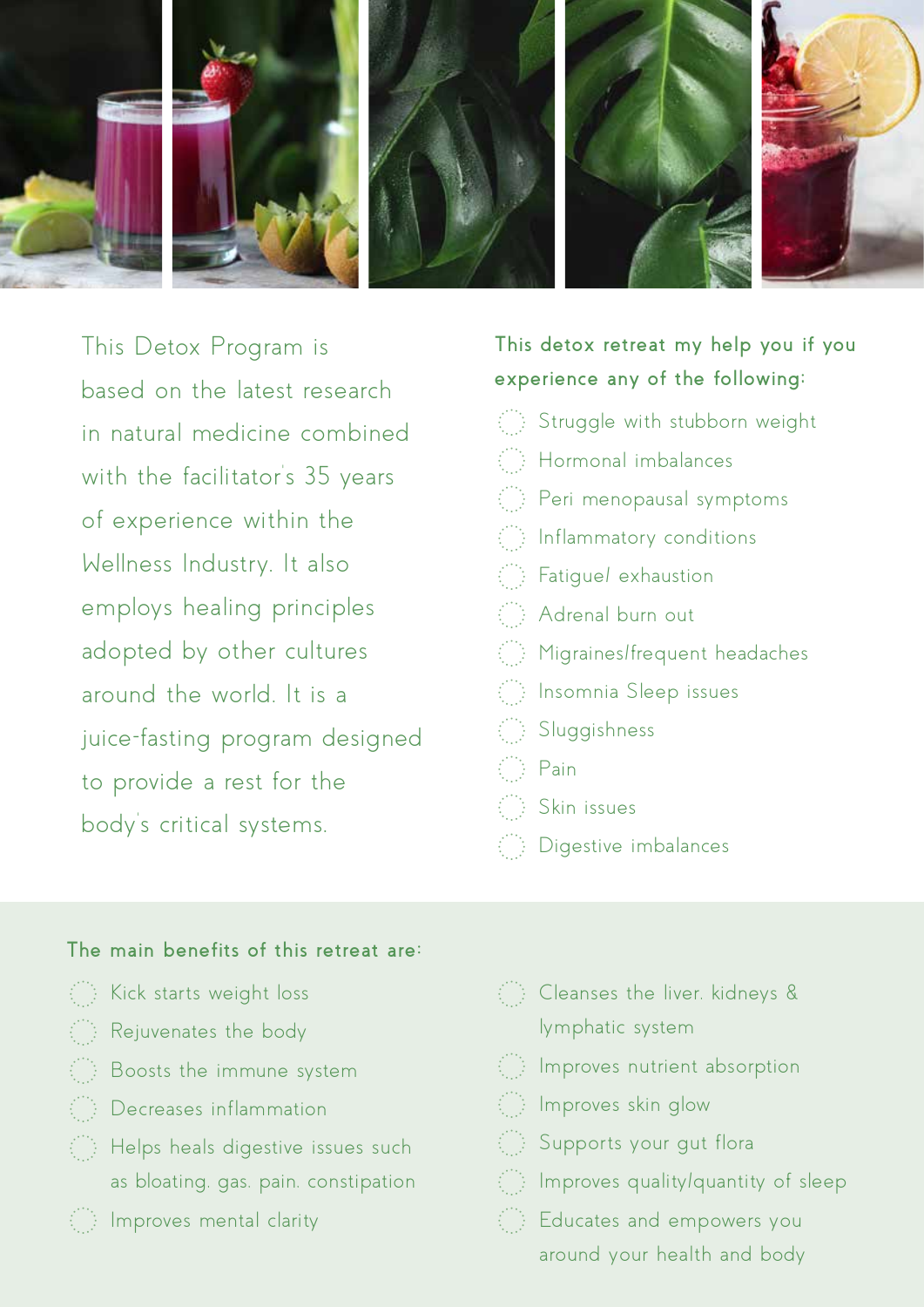

**20TH NOVEMBER 2019 4 NIGHTS AT CENTRAL COAST NSW TWIN SHARED ROOM \$2350PP** 

### **Registration**

This retreat caters for a maximum of 8 participants. To hold your place a \$1000 non-refundable deposit is required at time of registration. The remaining balance can be placed on a payment plan or paid in full 6 weeks prior to the retreat.

The preferred payment method is by direct debit to avoid banking fees. There is a 1.9% fee for credit card payments.

**We expect this retreat to be fully booked and advise you hold your place as soon as possible.** 

### **Please Note**

- This is a challenging experience (although extremely rewarding) you will have experiences/symptoms of detoxification as part of the program.
- $\langle \overline{\phantom{a}} \rangle$  Although the retreat goes for 5 days It is important that you participate in both the pre and post detox protocols as advised. These will be sent to you on booking. The pre-detox protocol is designed to start at least 5 days prior to the retreat start date.
- $\therefore$  This retreat is set on a beautiful property in a secluded forest. We recommend you stay on the property for the duration of the retreat to gain the full retreat experience.
- $\Box$ : Although not compulsory we recommend you use this space to also experience a level of digital detox. Phone usage will be allocated to outside the house.
- $\mathbb{R}^n$ : The retreat starts from 4pm Wednesday 20th November and concludes 12pm Sunday 24th November 2019.